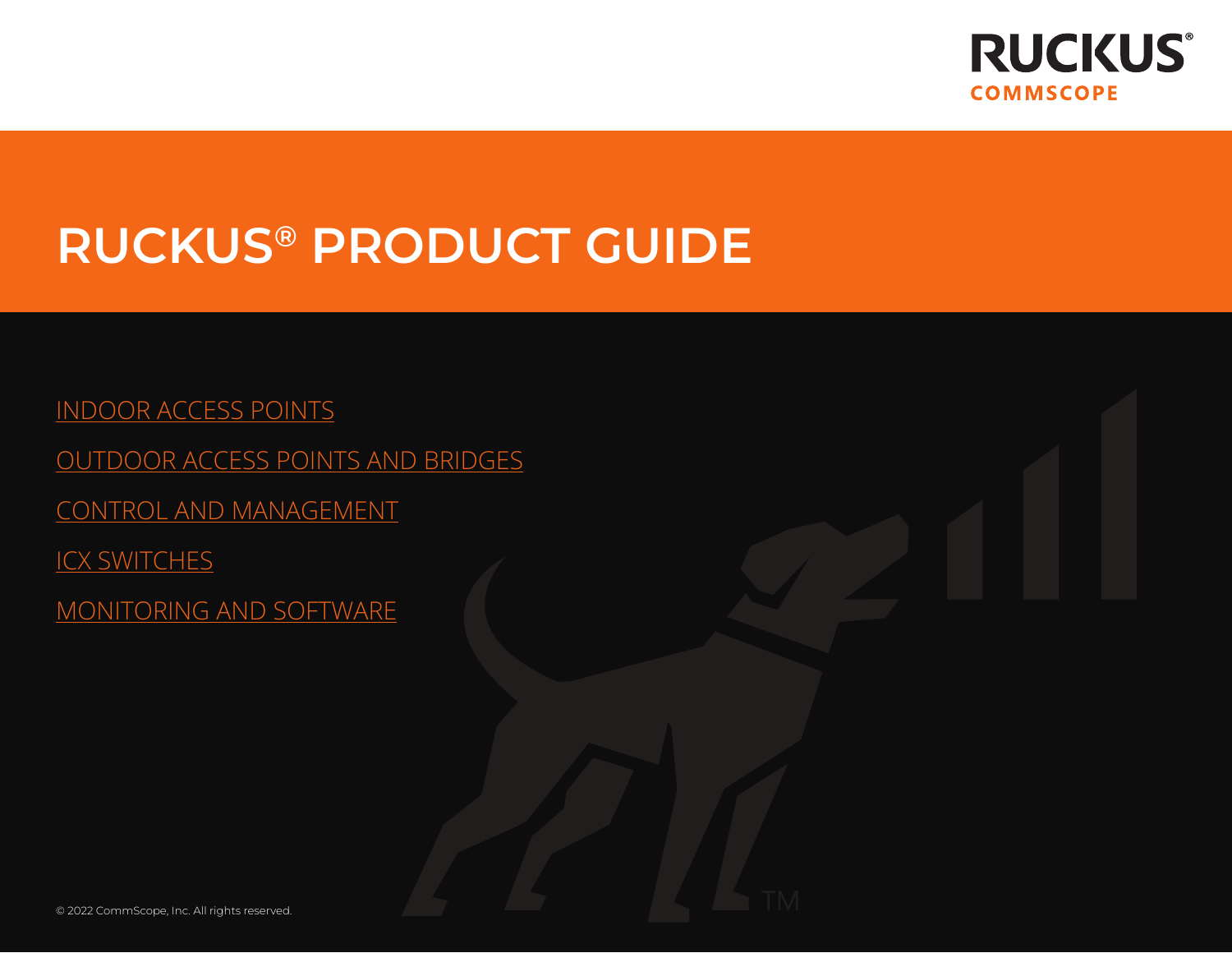#### <span id="page-1-0"></span>RUCKUS PRODUCT GUIDE INDOOR ACCESS POINTS



|                                       | <b>R760</b>                                                                                   | <b>R850</b>                                                                                  | <b>R750</b>                                                                                    | <b>R650</b>                                                                      | <b>R550</b>                                                                       |  |
|---------------------------------------|-----------------------------------------------------------------------------------------------|----------------------------------------------------------------------------------------------|------------------------------------------------------------------------------------------------|----------------------------------------------------------------------------------|-----------------------------------------------------------------------------------|--|
|                                       |                                                                                               |                                                                                              |                                                                                                |                                                                                  |                                                                                   |  |
| Feature/Description                   | High-end<br>802.11ax 4x4 tri- concurrent AP<br>with MU-MIMO, BeamFlex+ and<br>10Gbps backhaul | High-end<br>802.11ax 8x8 dual-concurrent AP<br>with MU-MIMO, BeamFlex+ and<br>5Gbps backhaul | High-end<br>802.11ax 4x4 dual-concurrent AP<br>with MU-MIMO, BeamFlex+ and<br>2.5Gbps backhaul | Mid-range<br>Wi-Fi 6 (802.11ax) dual-concurrent<br>AP with MU-MIMO and BeamFlex+ | Mid-range Wi-Fi 6 (802.11ax) dual-<br>concurrent AP with MU-MIMO and<br>BeamFlex+ |  |
| Maximum PHY rate                      | 4800 Mbps (6GHz)<br>2400 Mbps (5GHz)<br>1148 Mbps (2.4GHz)                                    | 4800 Mbps (5GHz)<br>1148 Mbps (2.4GHz)                                                       | 2400 Mbps (5GHz)<br>1148 Mbps (2.4GHz)                                                         | 2400 Mbps (5GHz)<br>574 (2.4GHz)                                                 | 1200 Mbps (5GHz)<br>574 Mbps (2.4GHz)                                             |  |
| Wi-Fi technology                      | 802.11ax (2.4GHz,<br>5GHz, 6GHz)<br>Wi-Fi CERTIFIED 6E <sup>™*</sup>                          | 802.11ax (2.4GHz, 5GHz)<br>Wi-Fi CERTIFIED 6"                                                | 802.11ax (2.4GHz, 5GHz)<br>Wi-Fi CERTIFIED 6"                                                  | 802.11ax (2.4GHz, 5GHz)<br>Wi-Fi CERTIFIED 6™                                    | 802.11ax (2.4GHz, 5GHz)<br>Wi-Fi CERTIFIED 6™                                     |  |
| <b>Concurrent users</b>               | 1536                                                                                          | 1024                                                                                         | 1024                                                                                           | 512                                                                              | 512                                                                               |  |
| <b>Radio chains:streams</b>           | 6GHz: 4x4:4 MU-MIMO<br>5GHz: 4x4:4 MU-MIMO<br>2.4GHz: 4x4:4 MU-MIMO                           | 5GHz: 8x8:8 MU-MIMO<br>2.4GHz: 4x4:4 MU-MIMO                                                 | 4x4:4                                                                                          | 5GHz: 4x4:4 MU-MIMO<br>2.4GHz: 2x2:2 MU-MIMO                                     | 2x2:2                                                                             |  |
| Antenna patterns<br>(per band)        | $4,000+$                                                                                      | $4,000+$                                                                                     | $4,000+$                                                                                       | 128                                                                              | 64                                                                                |  |
| Antenna gain                          | Up to 4dbi                                                                                    | Up to 2dbi                                                                                   | Up to 3dbi                                                                                     | Up to 3dBi                                                                       | Up to 3dBi                                                                        |  |
| <b>PD-MRC</b>                         | $\checkmark$                                                                                  | $\checkmark$                                                                                 | $\checkmark$                                                                                   | $\checkmark$                                                                     | $\checkmark$                                                                      |  |
| Rx sensitivity<br>(2.4/5GHz/6GHz)     | -98/-96/-97dBm                                                                                | $-101$ d $Bm$                                                                                | $-102$ d $Bm$                                                                                  | $-101$ d $Bm$                                                                    | $-103$ d $Bm$                                                                     |  |
| ChannelFly                            | $\checkmark$                                                                                  | $\checkmark$                                                                                 | $\checkmark$                                                                                   | $\checkmark$                                                                     | $\checkmark$                                                                      |  |
| SmartMesh                             | $\checkmark$ *                                                                                | $\checkmark$                                                                                 | $\checkmark$                                                                                   | $\checkmark$                                                                     | $\checkmark$                                                                      |  |
| USB (IoT Ready)                       | $\checkmark$                                                                                  | $\checkmark$                                                                                 | $\checkmark$                                                                                   | $\checkmark$                                                                     | $\checkmark$                                                                      |  |
| <b>Ethernet ports</b>                 | $1x 10$ Gbps<br>1x 10/100/1000 Mbps                                                           | 1x 1/2.5/5 Gbps<br>1x 10/100/1000 Mbps                                                       | 1x1GbE<br>1x2.5GbE                                                                             | $1 \times 1$ GbE<br>1 x 2.5 GbE                                                  | $2 \times 1$ GbE                                                                  |  |
| <b>Integrated BLE/ZigBee</b>          | $\checkmark$                                                                                  | $\checkmark$                                                                                 | $\checkmark$                                                                                   | $\checkmark$                                                                     | $\checkmark$                                                                      |  |
| <b>WLAN Control and</b><br>Management | • SmartZone<br>• RUCKUS Cloud*                                                                | • ZoneDirector<br>• SmartZone<br>• Unleashed                                                 | • ZoneDirector<br>• SmartZone<br>• Unleashed<br>• RUCKUS Cloud                                 | • ZoneDirector<br>• SmartZone<br>• Unleashed<br>• RUCKUS Cloud                   | • ZoneDirector<br>• SmartZone<br>• Unleashed<br>• RUCKUS Cloud                    |  |

\* Target Q4'22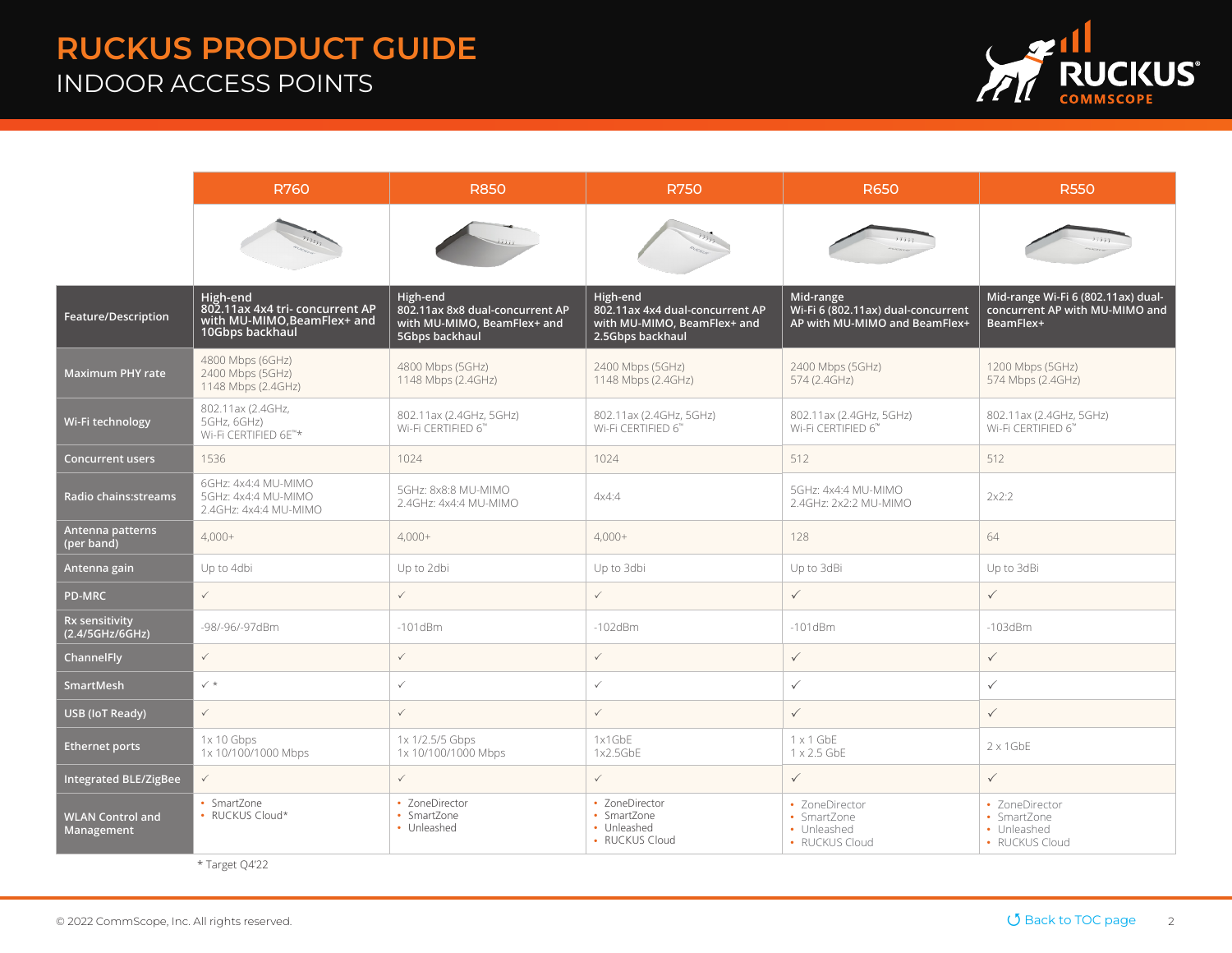#### RUCKUS PRODUCT GUIDE INDOOR ACCESS POINTS



|                                       | <b>R350</b>                                                                   | <b>H550</b>                                                                                    | <b>H350</b>                                                                                     |  |
|---------------------------------------|-------------------------------------------------------------------------------|------------------------------------------------------------------------------------------------|-------------------------------------------------------------------------------------------------|--|
|                                       | mill                                                                          | <b>Nasas</b>                                                                                   |                                                                                                 |  |
| Feature/Description                   | <b>Entry level</b><br>Wi-Fi 6 (802.11ax) dual-concurrent AP<br>with BeamFlex+ | Wall-mount Wi-Fi 6 (802.11ax)<br>AP dual-concurrent, five GbE ports, IoT<br>gateway, BeamFlex+ | Wall-mount Wi-Fi 6 (802.11ax)<br>AP dual-concurrent, three GbE ports,<br>loT gateway, BeamFlex+ |  |
| <b>Maximum PHY rate</b>               | 1200 Mbps (5GHz)<br>574 Mbps (2.4GHz)                                         | 1200 Mbps (5GHz)<br>574 Mbps (2.4GHz)                                                          | 1200 Mbps (5GHz)<br>574 Mbps (2.4GHz)                                                           |  |
| Wi-Fi technology                      | 802.11ax (2.4GHz, 5GHz)<br>Wi-Fi CERTIFIED 6™                                 | 802.11ax (2.4GHz, 5GHz)<br>Wi-Fi CERTIFIED 6"                                                  | 802.11ax (2.4GHz, 5GHz)<br>Wi-Fi CERTIFIED 6"                                                   |  |
| <b>Concurrent users</b>               | 256                                                                           | 512                                                                                            | 512                                                                                             |  |
| Radio chains: streams                 | 2x2:2                                                                         | 2x2:2                                                                                          | 2x2:2                                                                                           |  |
| Antenna patterns (per band)           | 64                                                                            | 16                                                                                             | 16                                                                                              |  |
| Antenna gain                          | Up to 3dBi                                                                    | Up to 1dBi                                                                                     | Up to 1dBi                                                                                      |  |
| <b>PD-MRC</b>                         | $\checkmark$                                                                  | $\checkmark$                                                                                   | $\checkmark$                                                                                    |  |
| Rx sensitivity (2.4/5GHz)             | $-101$ d $Bm$                                                                 | $-100$ d $Bm$                                                                                  | $-100$ d $Bm$                                                                                   |  |
| <b>ChannelFly</b>                     | $\checkmark$                                                                  | $\checkmark$                                                                                   | $\checkmark$                                                                                    |  |
| <b>SmartMesh</b>                      | $\checkmark$                                                                  | $\checkmark$                                                                                   | $\checkmark$                                                                                    |  |
| USB (IoT Ready)                       | $\checkmark$                                                                  | $\checkmark$                                                                                   | $\hspace{1.0cm} \rule{1.5cm}{0.15cm}$                                                           |  |
| <b>Ethernet ports</b>                 | $1 \times 1$ GbE                                                              | $5 \times 1$ GbE                                                                               | $3 \times 1$ GbE                                                                                |  |
| <b>Integrated BLE/ZigBee</b>          | $\overline{\phantom{0}}$                                                      | $\checkmark$ (concurrent)                                                                      | $\checkmark$                                                                                    |  |
| <b>WLAN Control and</b><br>Management | • ZoneDirector<br>• SmartZone<br>• Unleashed<br>• RUCKUS Cloud                | • ZoneDirector<br>• SmartZone<br>• Unleashed<br>• RUCKUS Cloud                                 | • ZoneDirector<br>• SmartZone<br>• Unleashed<br>• RUCKUS Cloud                                  |  |

#### RUCKUS IoT Modules

| i100                 |                                                                                 |
|----------------------|---------------------------------------------------------------------------------|
| Protocol             | $\cdot$ Zigbee 3.0,<br>BLE, iBeacon,<br>Eddystone<br>(software<br>configurable) |
| Device<br>Capacity   | $\cdot$ 25 (Zigbee)<br>• 12 (BLE)                                               |
| Interfaces           | $\bullet$ USB 2.0, Type A                                                       |
| Memory               | • RAM: 256KB<br>· Flash: 1MB                                                    |
| <b>Output Power</b>  | $16.5$ d $Bm$ (max)<br>$\bullet$                                                |
| Power<br>Consumption | $\cdot$ 500mW (max)                                                             |
| <b>Current Draw</b>  | $-100$ m $A$ on 5V<br>(max)                                                     |
| Mechanical           | • Dimensions:<br>47.83 x 18 x<br>8.25mm<br>• Max weight: 85<br>grams            |
| Temperature          | $-40$ to $70^{\circ}$ C                                                         |
| Certifications       | • FCC and FTSI                                                                  |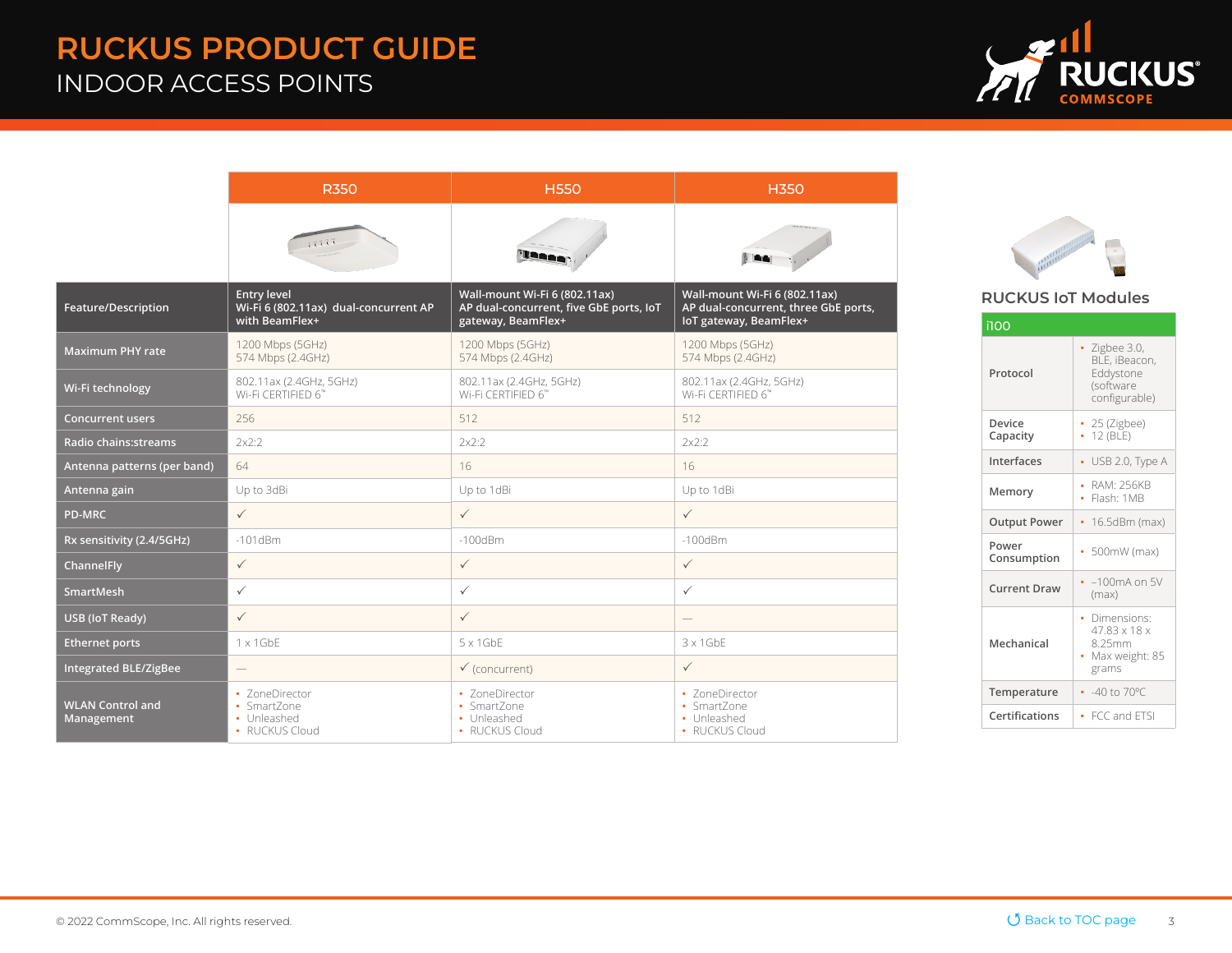## <span id="page-3-0"></span>RUCKUS PRODUCT GUIDE OUTDOOR ACCESS POINTS AND BRIDGES



|                                       | <b>T750</b><br><b>T750se</b>                                                     |                                                                                                                     | <b>T350c</b>                                                                                                                                                         | <b>T350d</b>                                                                                                                                                         | <b>T350se</b>                                                                                                                                                                      | <b>T811-CM</b>                                                                              |
|---------------------------------------|----------------------------------------------------------------------------------|---------------------------------------------------------------------------------------------------------------------|----------------------------------------------------------------------------------------------------------------------------------------------------------------------|----------------------------------------------------------------------------------------------------------------------------------------------------------------------|------------------------------------------------------------------------------------------------------------------------------------------------------------------------------------|---------------------------------------------------------------------------------------------|
|                                       |                                                                                  |                                                                                                                     | $\frac{1}{2}$ and $\frac{1}{2}$                                                                                                                                      | e a s                                                                                                                                                                |                                                                                                                                                                                    |                                                                                             |
| Feature/Description                   | High-end Wi-Fi 6 (802.11ax)<br>dual-concurrent AP with MU-<br>MIMO and BeamFlex+ | High-end Wi-Fi 6 (802.11ax)<br>dual-concurrent AP with MU-<br>MIMO and BeamFlex+ and<br>internal sectorized antenna | High-density outdoor<br>AP series 2x2:2 (5GHz) +<br>2x2:2 (2.4GHz) Wi-Fi 6 with<br>integrated BeamFlex+<br>adaptive internal antennas<br>with polarization diversity | High-density outdoor AP<br>series 2x2:2 (5GHz) + 2x2:2<br>(2.4GHz) Wi-Fi 6 with<br>integrated BeamFlex+<br>adaptive internal antennas<br>with polarization diversity | High-density outdoor<br>AP series 2x2:2 (5GHz) +<br>2x2:2 (2.4GHz) Wi-Fi 6 with<br>integrated BeamFlex+<br>adaptive internal sectorized<br>antennas with polarization<br>diversity | Outdoor 4x4:4 2.4/5GHz<br>802.11ac Wave 2 Wi-Fi<br>access point with DOCSIS 3.1<br>backhaul |
| <b>Maximum PHY rate</b>               | 2400 Mbps (5GHz)<br>1148 Mbps (2.4GHz)                                           | 2400 Mbps (5GHz)<br>1148 Mbps (2.4GHz)                                                                              | 2.4GHz: 574 Mbps<br>5GHz: 1200Mbps                                                                                                                                   | 2.4GHz: 574 Mbps<br>5GHz: 1200Mbps                                                                                                                                   | 2.4GHz: 574 Mbps<br>5GHz: 1200Mbps                                                                                                                                                 | 1733 Mbps (5GHz)<br>600 Mbps (2.4GHz)                                                       |
| Wi-Fi technology                      | 802.11ax (2.4GHz, 5GHz)<br>Wi-Fi CERTIFIED 6™                                    | 802.11ax (2.4GHz, 5GHz)<br>Wi-Fi CERTIFIED 6"                                                                       | 2x2:2 (5GHz) + 2x2:2 (2.4GHz)<br>Wi-Fi 6                                                                                                                             | 2x2:2 (5GHz) + 2x2:2 (2.4GHz)<br>Wi-Fi 6                                                                                                                             | 2x2:2 (5GHz) + 2x2:2 (2.4GHz)<br>Wi-Fi 6                                                                                                                                           | 802.11ac (5GHz)<br>802.11n (2.4GHz)                                                         |
| <b>Concurrent users</b>               | 1024                                                                             | 1024                                                                                                                | 512                                                                                                                                                                  | 512                                                                                                                                                                  | 512                                                                                                                                                                                | 512                                                                                         |
| <b>Radio chains:streams</b>           | 4x4:4                                                                            | 4x4:4                                                                                                               | $2x2:2(5GHz) +$<br>2x2:2 (2.4GHz)                                                                                                                                    | $2x2:2(5GHz) +$<br>2x2:2 (2.4GHz)                                                                                                                                    | $2x2:2(5GHz) +$<br>2x2:2 (2.4GHz)                                                                                                                                                  | 4x4:4                                                                                       |
| Antenna patterns (per<br>band)        | $4,000+$                                                                         | $4,000+$                                                                                                            | 64                                                                                                                                                                   | 64                                                                                                                                                                   | 64                                                                                                                                                                                 | $4,000+$                                                                                    |
| Antenna gain                          | Up to 3dBi                                                                       | 2.4GHz: 6dBi<br>5Ghz: 8dBi                                                                                          | Up to 3dBi                                                                                                                                                           | Up to 3dBi                                                                                                                                                           | 2.4GHz: 6dBi<br>5Ghz: 8dBi                                                                                                                                                         | Up to 3dBi                                                                                  |
| <b>PD-MRC</b>                         | $\checkmark$                                                                     | $\checkmark$                                                                                                        | $\checkmark$                                                                                                                                                         | $\checkmark$                                                                                                                                                         | $\checkmark$                                                                                                                                                                       | $\checkmark$                                                                                |
| Rx sensitivity (2.4/5GHz)             | $-103dBm$                                                                        | $-103dBm$                                                                                                           | $-101dBm$                                                                                                                                                            | $-101dBm$                                                                                                                                                            | $-101dBm$                                                                                                                                                                          | $-98/-97$                                                                                   |
| ChannelFly                            | $\checkmark$                                                                     | $\checkmark$                                                                                                        | $\checkmark$                                                                                                                                                         | $\checkmark$                                                                                                                                                         | $\checkmark$                                                                                                                                                                       | $\checkmark$                                                                                |
| SmartMesh                             | $\checkmark$                                                                     | $\checkmark$                                                                                                        | $\checkmark$                                                                                                                                                         | $\checkmark$                                                                                                                                                         | $\checkmark$                                                                                                                                                                       | $\checkmark$                                                                                |
| <b>Ethernet interface</b>             | $1 \times 1$ GbE<br>$1 \times 2.5$ GbE                                           | $1 \times 1$ GbE<br>$1 \times 2.5$ GbE                                                                              | $1x$ 1 GbE                                                                                                                                                           | 1x 1GbE                                                                                                                                                              | 1x1GbE                                                                                                                                                                             | $1 \times 1$ GbE                                                                            |
| USB (IoT Ready)                       | $\checkmark$                                                                     | n/a                                                                                                                 | n/a                                                                                                                                                                  | $\checkmark$                                                                                                                                                         | $\checkmark$                                                                                                                                                                       | $\checkmark$                                                                                |
| <b>Fiber interface</b>                | $\checkmark$                                                                     | $\checkmark$                                                                                                        | n/a                                                                                                                                                                  | n/a                                                                                                                                                                  | n/a                                                                                                                                                                                | $\checkmark$                                                                                |
| <b>GPS</b>                            | $\checkmark$                                                                     | $\checkmark$                                                                                                        | n/a                                                                                                                                                                  | n/a                                                                                                                                                                  | n/a                                                                                                                                                                                | $\checkmark$                                                                                |
| <b>Integrated BLE/ZigBee</b>          | $\checkmark$                                                                     |                                                                                                                     | n/a                                                                                                                                                                  | $\checkmark$                                                                                                                                                         | n/a                                                                                                                                                                                | n/a                                                                                         |
| <b>WLAN Control and</b><br>Management | · ZoneDirector<br>• SmartZone<br>• Unleashed<br>• RUCKUS Cloud                   | • ZoneDirector<br>• SmartZone<br>• Unleashed<br>• RUCKUS Cloud                                                      | • SmartZone<br>• ZoneDirector<br>• Unleashed<br>• RUCKUS Cloud<br>• Standalone                                                                                       | • SmartZone<br>• ZoneDirector<br>• Unleashed<br>• RUCKUS Cloud<br>• Standalone                                                                                       | • SmartZone<br>• ZoneDirector<br>• Unleashed<br>• RUCKUS Cloud<br>• Standalone                                                                                                     | • SmartZone                                                                                 |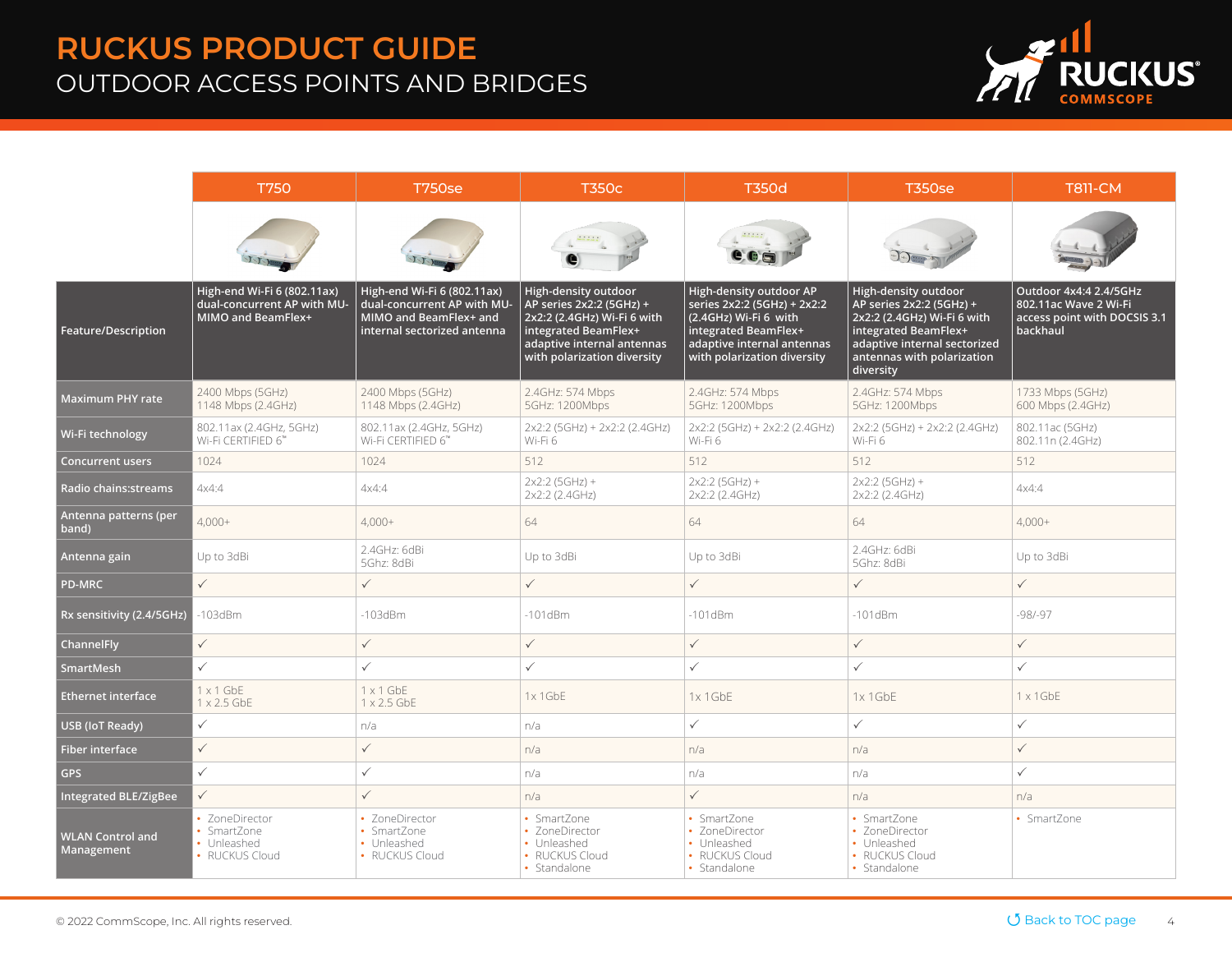#### <span id="page-4-0"></span>RUCKUS PRODUCT GUIDE CONTROL AND MANAGEMENT



|                                    |                                                 | Simply Better<br><b>RUCKUS</b>                            |                                                           |                                                           |
|------------------------------------|-------------------------------------------------|-----------------------------------------------------------|-----------------------------------------------------------|-----------------------------------------------------------|
| Feature                            | SmartZone 144                                   | SmartZone 300                                             | <b>Virtual SmartZone-E</b>                                | <b>Virtual SmartZone-H</b>                                |
| Number of APs supported            | Up to 2,000 / 6,000 per cluster                 | Up to 10,000 / 30,000 per cluster                         | Up to 1,024 / 3,000 per cluster                           | Up to 10,000 / 30,000 per cluster                         |
| Number of switches<br>supported    | Up to 400 / 1,200 per cluster                   | Up to 2,000 / 6,000 per cluster                           | Up to 200 / 600 per cluster                               | Up to 2,000 / 6,000 per cluster                           |
| Number of clients supported        | Up to 40,000 / 120,000 per cluster              | Up to 100,000 / 450,000 per cluster                       | Up to 25,000 / 60,000 per cluster                         | Up to 100,000 / 300,000 per cluster                       |
| <b>Ethernet ports</b>              | 4 x GbE ports<br>$4 \times 10$ GbE ports (SFP+) | 6 x 1GbE ports<br>4 x 10GbE ports (SFP+)                  | 1 vNIC                                                    | 1 or 3 vNIC                                               |
| <b>Authentication support</b>      | 802.1X, MAC address                             | 802.1x. Local database.<br>Active Directory, RADIUS, LDAP | 802.1x. Local database.<br>Active Directory, RADIUS, LDAP | 802.1x. Local database.<br>Active Directory, RADIUS, LDAP |
| Guest networking/captive<br>portal | $\checkmark$                                    | $\checkmark$                                              | $\checkmark$                                              | $\checkmark$                                              |
| <b>DHCP server</b>                 | External or Assigned                            | External or Assigned                                      | External or vSZ-D assigned                                | External or vSZ-D assigned                                |
| AP discovery and control           | L2/L3                                           | L2/L3                                                     | L2/L3                                                     | L2/L3                                                     |
| <b>WLANS</b>                       | Up to 2,048 per cluster                         | Up to 2,048 per zone<br>Up to 65,534 per cluster          | Up to 2,048 per cluster                                   | Up to 2,048 per zone<br>Up to 65,534 per cluster          |
| <b>Management Interface</b>        | Web GUI, CLI                                    | Web GUI, CLI                                              | Web GUI, CLI                                              | Web GUI, CLI                                              |
| <b>Remote Management</b>           | Yes                                             | Yes                                                       | <b>Yes</b>                                                | <b>Yes</b>                                                |
| Management protocol(s)             | SNMP v3, RESTful JSON                           | SNMP v3, RESTful JSON                                     | SNMP v3                                                   | SNMP v3                                                   |
| <b>VLAN support</b>                | Dynamic VLANs                                   | Dynamic VLANs                                             | Dynamic VLANs                                             | Dynamic VLANs                                             |
| <b>Data Plane</b>                  | Tunneling or local breakout                     | Tunneling or local breakout                               | Tunneling or local breakout                               | Tunneling or local breakout                               |
| Power supply                       | AC, Field Replaceable                           | DC or AC, Field Replaceable                               | N/A                                                       | N/A                                                       |
| <b>Fans</b>                        | Field Replaceable                               | Six redundant, field swappable fans in three<br>sets      | N/A                                                       | N/A                                                       |
| <b>SKU/Part number</b>             | P01-S144-XX00                                   | 901-S300-WW10/00                                          | L09-VSCG-WW00                                             | L09-VSCG-WW00                                             |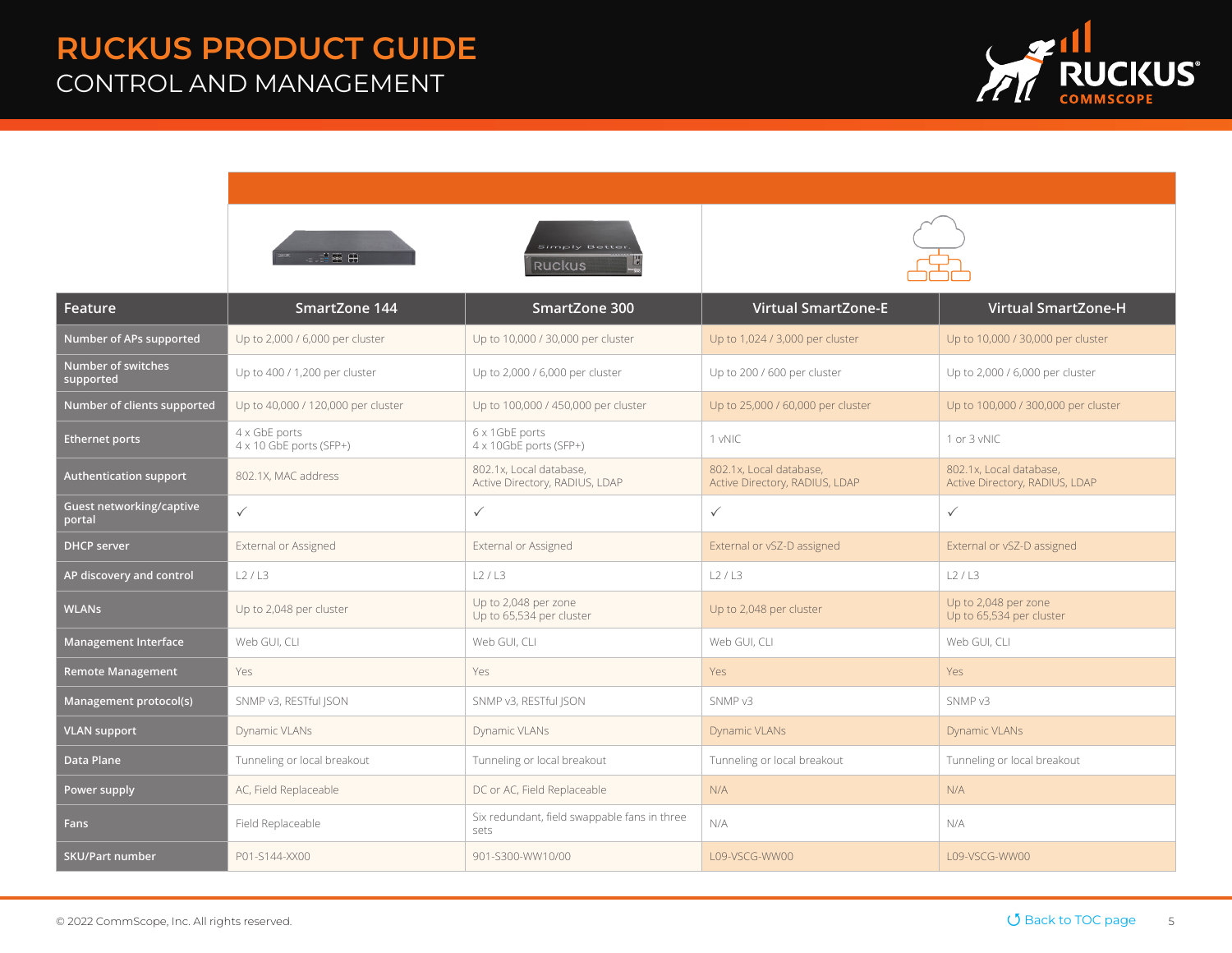#### RUCKUS PRODUCT GUIDE CONTROL AND MANAGEMENT



|                                        | <b>WLAN Controller</b>                                              | <b>Controller-Less</b>                                         | Cloud                                                                      |
|----------------------------------------|---------------------------------------------------------------------|----------------------------------------------------------------|----------------------------------------------------------------------------|
|                                        |                                                                     |                                                                |                                                                            |
| Feature                                | ZoneDirector 1200                                                   | Unleashed                                                      | <b>RUCKUS Cloud</b>                                                        |
| <b>Number of APs</b><br>supported      | Up to 150                                                           | Up to 50                                                       | Virtually unlimited number<br>of APs supported                             |
| <b>Number of switches</b><br>supported |                                                                     | Up to 8 switches                                               | Virtually unlimited number<br>of switches supported                        |
| <b>Clients</b>                         | Up to 4,000                                                         | up to 1,024                                                    | Clients per AP: refer to AP<br>data sheet                                  |
| <b>Ethernet ports</b>                  | 2 Ethernet ports, auto MDX,<br>autosensing 1GbE                     | Refer to selected AP data<br>sheet                             | N/A                                                                        |
| Authentication<br>support              | 802.1X, Local database,<br>Active Directory, RADIUS,<br><b>IDAP</b> | 802/1x. local database,<br>Active Directory, RADIUS,<br>I DAPr | PSK, 802.1x, Active<br>Directory, RADIUS, LDAP,<br>SMS, social login, open |
| Guest networking/<br>captive portal    | $\checkmark$                                                        | $\checkmark$                                                   | ✓                                                                          |
| <b>DHCP</b> server                     | $\checkmark$                                                        | $\checkmark$                                                   | External or assigned                                                       |
| AP discovery and<br>control            | L2/L3                                                               | L2                                                             | L2                                                                         |
| SSID/WLAN support                      | 256                                                                 | 16                                                             | 15/Venue                                                                   |
| <b>Management Interface</b>            | Web GUI, FlexMaster                                                 | Web GUI, CLI, Unleashed<br>Multi-Site Manager                  | Web GUI and native mobile<br>application                                   |
| <b>Remote Management</b>               | No                                                                  | Yes                                                            | Yes                                                                        |
| Management<br>protocol(s)              | SNMP v3                                                             | SNMP <sub>v3</sub>                                             | N/A                                                                        |
| <b>VLAN support</b>                    | Dynamic VLANs                                                       | Yes                                                            | <b>Dynamic VLANs</b>                                                       |
| Data Plane                             | Tunneling or local breakout                                         | Local breakout                                                 | Local breakout                                                             |
| Power supply                           | DC or AC                                                            | PoE                                                            | APs powered using PoE or<br>optional power supply                          |
| Fans                                   |                                                                     | N/A                                                            | N/A                                                                        |
| <b>SKU/Part number</b>                 | 901-1205-XX00                                                       | Refer to Unleashed data<br>sheet for supported<br>devices      | Refer to RUCKUS Cloud<br>data sheet for supported<br>devices               |

|                                                                                                   | SmartZone                                                                                                                                                                                                                                                                                                                                                                                                                                                                                                          |
|---------------------------------------------------------------------------------------------------|--------------------------------------------------------------------------------------------------------------------------------------------------------------------------------------------------------------------------------------------------------------------------------------------------------------------------------------------------------------------------------------------------------------------------------------------------------------------------------------------------------------------|
|                                                                                                   |                                                                                                                                                                                                                                                                                                                                                                                                                                                                                                                    |
|                                                                                                   | SmartZone Data Plane                                                                                                                                                                                                                                                                                                                                                                                                                                                                                               |
| Secured data plane<br>tunneling                                                                   | Enables forwarding of user data traffic through secure tunnels on RUCKUS APs<br>when managed by Virtual SmartZone controllers.                                                                                                                                                                                                                                                                                                                                                                                     |
| Multiple hypervisor<br>support                                                                    | Supports the most widely deployed VMware and KVM hypervisors                                                                                                                                                                                                                                                                                                                                                                                                                                                       |
| <b>NFV flexible</b><br>architecture                                                               | Complete separation of Control+Management plane (vSZ) and data plane<br>functions (SmartZone Data Plane) via separate VMs that support distributed and<br>centralized deployments providing compelling architecture flexibility.                                                                                                                                                                                                                                                                                   |
| Works seamlessly<br>with virtual<br><b>SmartZone</b>                                              | vSZ acts as the controller for RUCKUS APs as well as SmartZone Data Plane<br>providing seamless configuration and management capabilities.                                                                                                                                                                                                                                                                                                                                                                         |
| Up to 10 SmartZone<br>Data Planes per vSZ<br>and up to<br>40 SmartZone Data<br>Planes per cluster | The vSZ controller runs in Active/Active (3+1) mode for extremely high availability.<br>Each SmartZone Data Plane runs as an independent virtual machine instance<br>that is managed by the vSZ controller.                                                                                                                                                                                                                                                                                                        |
| vSZ Zone affinity<br>for SmartZone Data<br>Plane                                                  | This feature enables RUCKUS APs in a particular zone establish tunnels with the<br>SmartZone Data Plane in that particular zone. Provides flexibility for distributed<br>and managed services deployments where the SmartZone Data Planes can<br>be co-located on-premise with RUCKUS APs (vSZ Zones) on medium/large<br>high density sites that need tunneling. With up to 40 SmartZone Data Planes<br>per cluster, the SZ 3.5 release can potentially support a large number of such<br>distributed deployments. |
| <b>DHCP server and</b><br><b>NAT</b>                                                              | This feature enables a high scale DHCP Server on the SmartZone Data Plane. The<br>DHCP Server is a high-scale server specifically designed and architected for Wi-Fi<br>deployments that provide near-real time IP address assignment combined with<br>NAT this provides tremendous value to the operator since it avoids mac-address<br>scaling limits and high costs on the network infrastructure (switches).                                                                                                   |
| Legal Intercept                                                                                   | This feature is useful from a Legal Intercept requirements perspective and<br>enables the ability to mirror packets in both uplink and downlink directions for<br>Wi-Fi clients that have a CAI FA warrant.                                                                                                                                                                                                                                                                                                        |
| <b>Support for</b><br>northbound tunnels<br><b>L2oGRE</b>                                         | This feature enables SmartZone Data Plane to forward WiFi client traffic to<br>a specified 3rd party WAG (Wireless Access Gateway) over L2oGRE protocol<br>standard.                                                                                                                                                                                                                                                                                                                                               |
| IPv6 support                                                                                      | Supports IPv6 addressing for the SmartZone Data Plane interfaces as well as<br>support forwarding of IPv6 client traffic                                                                                                                                                                                                                                                                                                                                                                                           |
| L3 Roaming (inter<br><b>SmartZone Data</b><br>Plane tunnels)                                      | This feature enables L3 Roaming when traffic is tunneled to the SmartZone<br>Data Plane. The feature relies on inter SmartZone Data Plane flexi-vpn tunnels<br>that are dynamically created with minimal user intervention. L3 Roaming can be<br>enabled based on VLANs or subnets.                                                                                                                                                                                                                                |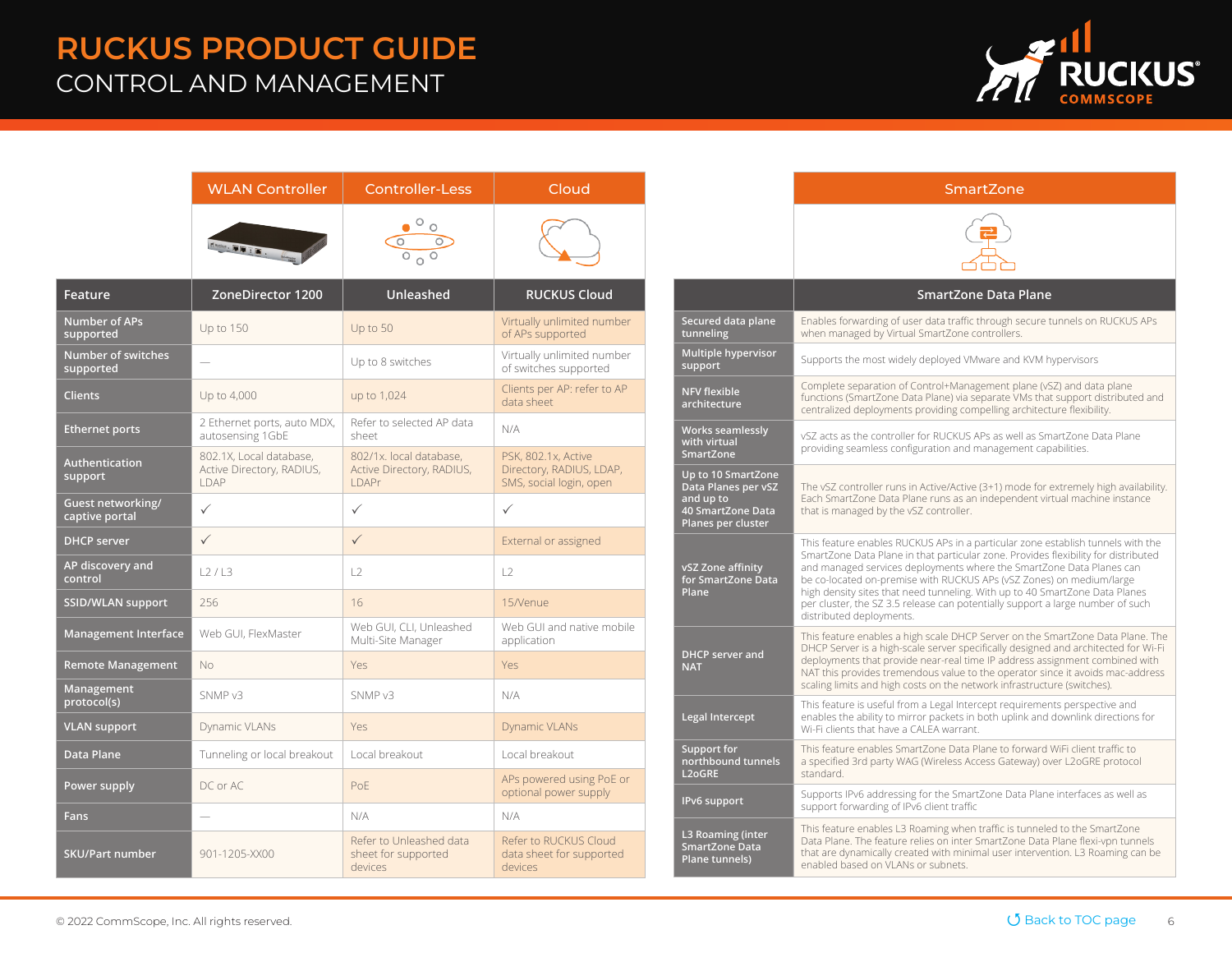## <span id="page-6-0"></span>RUCKUS PRODUCT GUIDE ICX SWITCHES



|                                    | <b>Access</b>              |                      |                          |                                           | <b>Access / Aggregation</b> |                 |                                   | Aggregation / Core |  |
|------------------------------------|----------------------------|----------------------|--------------------------|-------------------------------------------|-----------------------------|-----------------|-----------------------------------|--------------------|--|
|                                    | 0000 - -<br>$-2333122$     |                      | i <del>minnannanna</del> | <b>BIBBERGHAMM</b><br>anno personalizzato | HH<br>HHHH-F                |                 | <b>BERGEHERED</b><br>************ |                    |  |
| Feature                            | <b>ICX</b><br>7150-Compact | <b>ICX 7150</b>      | ICX 7150 Z-Series        | <b>ICX 7450</b>                           | <b>ICX 7550</b>             | <b>ICX 7650</b> | <b>ICX 7750</b>                   | <b>ICX 7850</b>    |  |
| <b>Switching Capacity (max)</b>    | 120Gbps                    | 180Gbps              | 304Gbps                  | 336Gbps                                   | 1,020Gbps                   | 1.128Tbps       | 2.56Tbps                          | 6.4Tbps            |  |
| 1GbE RJ-45 ports                   | 10 or $12+2$               | $24 + 2$ or $48 + 2$ | 48                       | 24 or 48                                  | 24 or 48                    | 48              | 48                                | 48                 |  |
| 1GbE SFP ports                     | $\overline{2}$             | $\overline{4}$       | 8                        | 48                                        | 48                          | 48              | 48                                | 48                 |  |
| 1/2.5GbE RJ-45 ports (max)         | 8                          |                      | 16                       |                                           | 12 or 36                    |                 |                                   |                    |  |
| 1/2.5/5/10GbE RJ-45 ports<br>(max) | $\overline{2}$             |                      |                          |                                           | 12                          | 24              |                                   |                    |  |
| 10GbE SFP+ ports (max)             | $\overline{2}$             | $\overline{4}$       | 8                        | 12                                        | 24                          | $24 + 4$        | 961                               | 1281               |  |
| 10GbE RJ-45 ports (max)            | $\overline{2}$             |                      |                          | 12                                        |                             | 24              | 48                                | 48                 |  |
| 25GbE SFP28 ports                  |                            |                      |                          |                                           |                             |                 |                                   | 48                 |  |
| 40GbE QSFP+ ports (max)            |                            |                      |                          | $\overline{3}$                            | $\overline{4}$              | $\overline{2}$  | 32                                |                    |  |
| 100GbE QSFP28 ports (max)          |                            |                      |                          |                                           | 3                           | $\overline{2}$  |                                   | 32                 |  |
| PoE Power Budget (max)             | 240W                       | 740W                 | 1480W                    | 1480W                                     | 2000W                       | 1500W           |                                   |                    |  |
| Switches per stack (max)           | 12                         | 12                   | 12                       | 12                                        | 12                          | 12              | 12                                | 12                 |  |
| Aggregate stack bandwidth          | 240Gbps                    | 480Gbps              | 480Gbps                  | 960Gbps                                   | 2.4Tbps                     | 2.4Tbps         | 5.76Tbps                          | 9.6Tbps            |  |

1 Requires QSFP+ splitter cables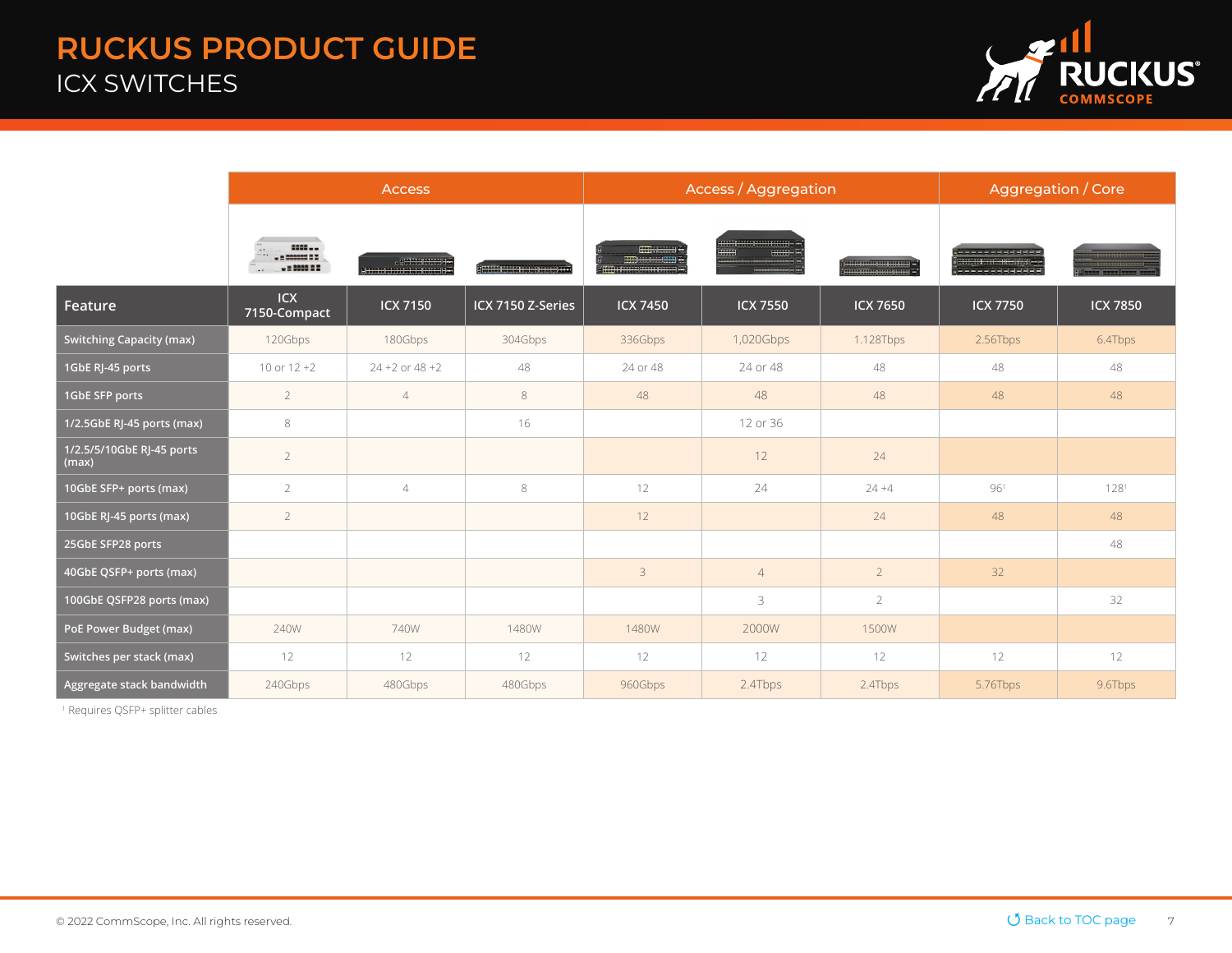## RUCKUS PRODUCT GUIDE ICX SWITCHES



|                                              | <b>Access</b>                                |                                              |                                              | <b>Access / Aggregation</b>                              |                                              |                                              | Aggregation / Core         |                                              |
|----------------------------------------------|----------------------------------------------|----------------------------------------------|----------------------------------------------|----------------------------------------------------------|----------------------------------------------|----------------------------------------------|----------------------------|----------------------------------------------|
|                                              | <b>BOOK </b><br>E Bennet E                   | e <del>chthuidh</del> e.<br>Harrichthuidhe   | iamannumun m                                 | HHHEEHH<br><b>1999 Hill Ellington</b><br><b>TOTAL CO</b> | <del>MUHRHHMMH</del><br>HHHH-<br>HH.         |                                              | ,,,,,,,,<br>. 22233388     |                                              |
| Feature                                      | ICX<br>7150-Compact                          | <b>ICX 7150</b>                              | ICX 7150 Z-Series                            | <b>ICX 7450</b>                                          | <b>ICX 7550</b>                              | <b>ICX 7650</b>                              | <b>ICX 7750</b>            | <b>ICX 7850</b>                              |
| PoE/PoE+                                     | $\checkmark$                                 | $\checkmark$                                 | $\checkmark$                                 | $\checkmark$                                             | $\checkmark$                                 | $\checkmark$                                 |                            |                                              |
| <b>Long-Distance Stacking</b>                | $\sqrt{1}$                                   | $\checkmark$                                 | $\checkmark$                                 | $\checkmark$                                             | $\checkmark$                                 | $\checkmark$                                 | $\checkmark$               | ✓                                            |
| sFlow                                        | $\checkmark$                                 | $\checkmark$                                 | $\checkmark$                                 | $\checkmark$                                             | $\checkmark$                                 | $\checkmark$                                 | $\checkmark$               | $\checkmark$                                 |
| Layer 3 (STATIC, RIP, OSPF)                  | $\checkmark$                                 | $\checkmark$                                 | $\checkmark$                                 | $\checkmark$                                             | ✓                                            | $\checkmark$                                 | $\checkmark$               | ✓                                            |
| OpenFlow with Hybrid Port<br>Mode            | $\checkmark$                                 | $\checkmark$                                 | $\checkmark$                                 | $\checkmark$                                             | $\checkmark$                                 | $\checkmark$                                 | $\checkmark$               | $\checkmark$                                 |
| <b>RUCKUS Campus Fabric</b>                  | $\sqrt{1}$                                   | $\checkmark$                                 | $\checkmark$                                 | $\checkmark$                                             |                                              | $\checkmark$                                 | $\checkmark$               | ✓                                            |
| <b>Redundant Power Option</b>                |                                              |                                              | $\checkmark$                                 | $\checkmark$                                             | $\checkmark$                                 | $\checkmark$                                 | $\checkmark$               | $\checkmark$                                 |
| PoH (90W PoE power<br>per port)              | $\checkmark$                                 |                                              | $\checkmark$                                 | $\checkmark$                                             | $\checkmark$                                 | $\checkmark$                                 |                            |                                              |
| Hot Swap Internal power<br>supplies and fans |                                              |                                              | $\checkmark$                                 | $\checkmark$                                             | $\checkmark$                                 | $\checkmark$                                 | $\checkmark$               | $\checkmark$                                 |
| <b>EEE (Energy Efficient Ethernet)</b>       |                                              | $\checkmark$                                 | $\checkmark$                                 | $\checkmark$                                             | $\checkmark$                                 | $\sqrt{2}$                                   |                            |                                              |
| <b>VRF</b>                                   |                                              |                                              |                                              | $\checkmark$                                             | $\checkmark$                                 | $\checkmark$                                 | $\checkmark$               | $\checkmark$                                 |
| <b>IPsec VPN</b><br>(with service module)    |                                              |                                              |                                              | $\checkmark$                                             |                                              |                                              |                            |                                              |
| <b>MACsec</b>                                |                                              |                                              |                                              | $\checkmark$                                             | $\checkmark$                                 | $\checkmark$                                 |                            | $\checkmark$                                 |
| <b>BGP</b>                                   |                                              |                                              |                                              | $\checkmark$                                             | $\checkmark$                                 | $\checkmark$                                 | $\checkmark$               | ✓                                            |
| Reversible airflow option                    |                                              |                                              |                                              | $\checkmark$                                             | $\checkmark$                                 | $\checkmark$                                 | $\checkmark$               | $\checkmark$                                 |
| <b>VxLAN</b>                                 |                                              |                                              |                                              |                                                          | $\sqrt{2}$                                   | $\checkmark$                                 | $\checkmark$               | $\checkmark$                                 |
| Multi Chassis Trunking (MCT)                 |                                              |                                              |                                              |                                                          |                                              | $\checkmark$                                 | $\checkmark$               | $\checkmark$                                 |
| Unified network management<br>options        | • SmartZone<br>• Unleashed<br>• RUCKUS Cloud | • SmartZone<br>• Unleashed<br>• RUCKUS Cloud | • SmartZone<br>• Unleashed<br>• RUCKUS Cloud | • SmartZone<br>• Unleashed                               | • SmartZone<br>• Unleashed<br>• RUCKUS Cloud | • SmartZone<br>• Unleashed<br>• RUCKUS Cloud | • SmartZone<br>• Unleashed | • SmartZone<br>• Unleashed<br>• RUCKUS Cloud |

1 Stacking and Campus Fabric not supported on ICX7150-C08P. 2 Available in a future software release.